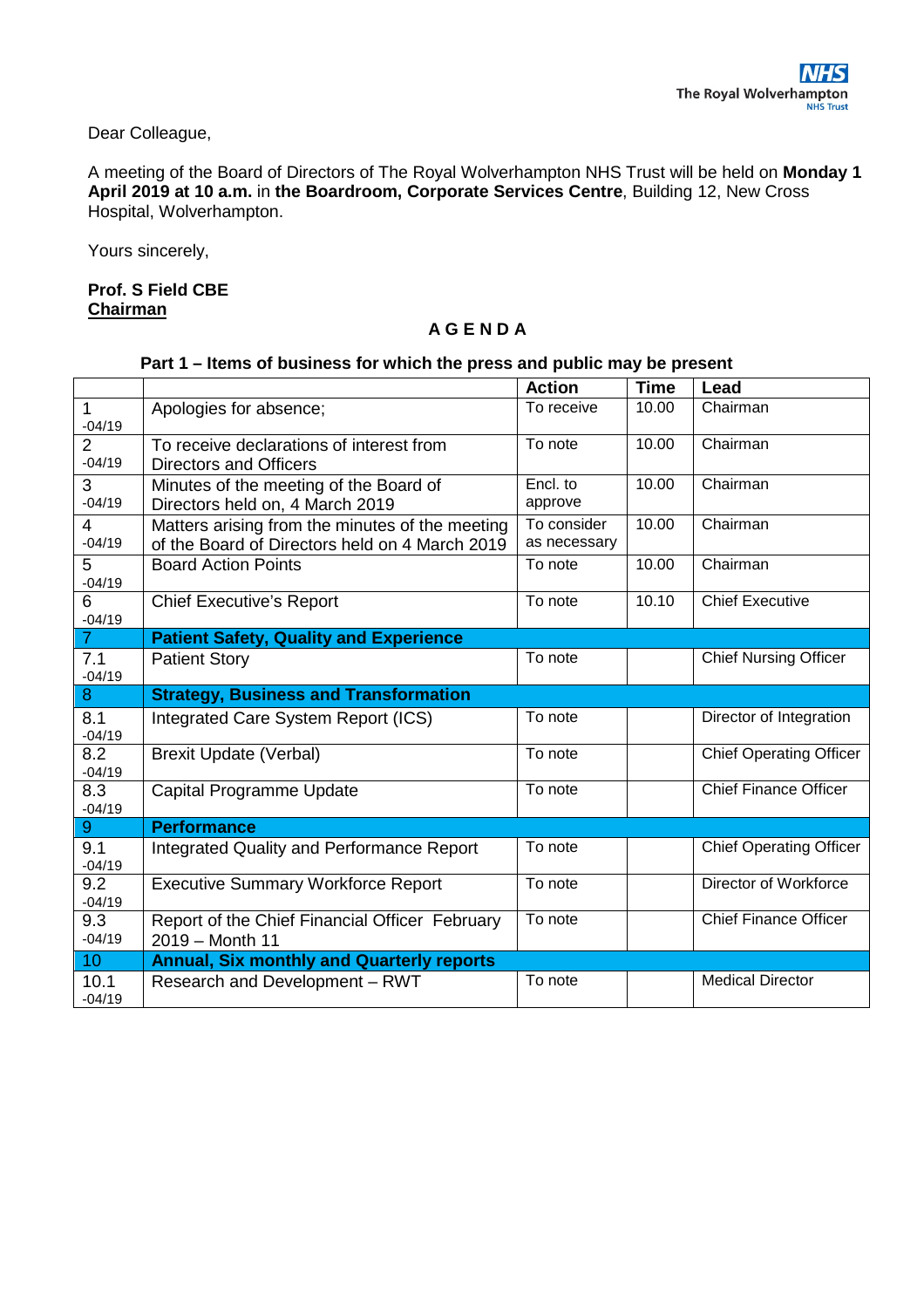| 11                    | <b>Governance, Risk and Regulatory</b>                                                                  |            |                              |  |  |  |  |  |  |
|-----------------------|---------------------------------------------------------------------------------------------------------|------------|------------------------------|--|--|--|--|--|--|
| 11.1                  | Report of the Chief Nursing Officer (CNO)                                                               | To note    | <b>Chief Nursing Officer</b> |  |  |  |  |  |  |
| $-04/19$              | against the Nursing System Framework 2018 -<br>2020                                                     |            |                              |  |  |  |  |  |  |
| 11.2                  | <b>CNO Governance Report including Trust Risk</b>                                                       | To note    | <b>Chief Nursing Officer</b> |  |  |  |  |  |  |
| $-04/19$              | Register                                                                                                |            |                              |  |  |  |  |  |  |
| 11.3                  | <b>Mortality Strategy</b>                                                                               | To approve | <b>Medical Director</b>      |  |  |  |  |  |  |
| $-04/19$              |                                                                                                         |            |                              |  |  |  |  |  |  |
| 11.4                  | <b>Infection Prevention Strategy</b>                                                                    | To approve | Chief Nursing Officer        |  |  |  |  |  |  |
| $-04/19$              |                                                                                                         |            |                              |  |  |  |  |  |  |
| 11.5                  | <b>Clinical Audit and Quality Improvement</b>                                                           | To approve | <b>Medical Director</b>      |  |  |  |  |  |  |
| $-04/19$              | Strategy                                                                                                |            |                              |  |  |  |  |  |  |
| 11.5.1                | <b>Clinical Audit Presentation</b>                                                                      | To note    | <b>Medical Director</b>      |  |  |  |  |  |  |
| $-04/19$              |                                                                                                         |            |                              |  |  |  |  |  |  |
| 11.6                  | Palliative and End of Life Care Strategy                                                                | To approve | <b>Chief Nursing Officer</b> |  |  |  |  |  |  |
| $-04/19$              |                                                                                                         |            |                              |  |  |  |  |  |  |
| 11.7<br>$-04/19$      | <b>Board Attendance Return</b>                                                                          | To note    | <b>Company Secretary</b>     |  |  |  |  |  |  |
| 11.8                  | Information Governance (IG) Data Protection                                                             | To approve | <b>Medical Director</b>      |  |  |  |  |  |  |
| $-04/19$              | and Security Toolkit (DPST) 2018/19                                                                     |            |                              |  |  |  |  |  |  |
| 11.9                  | G102 Financial Management Policy including                                                              | To approve | <b>Chief Finance Officer</b> |  |  |  |  |  |  |
| $-04/19$              | <b>Standing Orders, Standing Financial</b>                                                              |            |                              |  |  |  |  |  |  |
|                       | Instructions and Scheme of Delegation                                                                   |            |                              |  |  |  |  |  |  |
| 12 <sub>2</sub>       | <b>Feedback from Board Committees</b>                                                                   |            |                              |  |  |  |  |  |  |
| <b>Chairs Reports</b> |                                                                                                         |            |                              |  |  |  |  |  |  |
|                       |                                                                                                         |            |                              |  |  |  |  |  |  |
| 12.1                  | Chairs Report of the Trust Management                                                                   | To note    | Chair                        |  |  |  |  |  |  |
| $-04/19$              | Committee of 22 March 2019                                                                              |            |                              |  |  |  |  |  |  |
| 12.2                  | <b>ToR Trust Management Committee</b>                                                                   | To note    | <b>Company Secretary</b>     |  |  |  |  |  |  |
| $-04/19$              |                                                                                                         |            |                              |  |  |  |  |  |  |
| 12.3<br>$-04/19$      | Chairs Report of the Finance & Performance                                                              | To note    | Chair                        |  |  |  |  |  |  |
|                       | Committee of 20 March 2019                                                                              | To note    |                              |  |  |  |  |  |  |
| 12.3.1<br>$-04/19$    | <b>ToR Finance &amp; Performance Committee</b>                                                          |            | <b>Chief Finance Officer</b> |  |  |  |  |  |  |
| 12.4                  | Chairs Report of the Quality Governance and                                                             | To note    | Chair                        |  |  |  |  |  |  |
| $-04/19$              | Assurance Committee (QGAC) of 20 March                                                                  |            |                              |  |  |  |  |  |  |
|                       | 2019                                                                                                    |            |                              |  |  |  |  |  |  |
| 12.5                  | <b>ToR QGAC</b>                                                                                         | To note    | Chair QGAC                   |  |  |  |  |  |  |
| $-04/19$              |                                                                                                         |            |                              |  |  |  |  |  |  |
| 12.6                  | Agreed Terms of Reference of the Audit                                                                  |            |                              |  |  |  |  |  |  |
| $-04/19$              | Committee - Deferred to May                                                                             |            |                              |  |  |  |  |  |  |
| 12.7                  | Chairs Summary of the Charity Committee of                                                              | To note    | Chair                        |  |  |  |  |  |  |
| $-04/19$              | 18 March 2019                                                                                           |            |                              |  |  |  |  |  |  |
|                       | Minutes from Committees in respect of which the Chair's report has already been submitted to the Board: |            |                              |  |  |  |  |  |  |
| 12.8                  | Approved Minutes of the Trust Management                                                                | To note    | Chair                        |  |  |  |  |  |  |
| $-04/19$              | Committee of 22 February 2019                                                                           |            |                              |  |  |  |  |  |  |
| 12.9                  | Approved Minutes of the Finance and                                                                     | To note    | Chair                        |  |  |  |  |  |  |
| $-04/19$              | Performance Committee of 20 February 2019                                                               |            |                              |  |  |  |  |  |  |
| 12.10                 | Approved Minutes of the QGAC Committee of                                                               | To note    | Chair                        |  |  |  |  |  |  |
| $-04/19$              | 20 February 2019                                                                                        |            |                              |  |  |  |  |  |  |
| 12.11                 | Approved Minutes of the Charity Committee 26                                                            | To note    | Chair                        |  |  |  |  |  |  |
| $-04/19$              | November 2018                                                                                           |            |                              |  |  |  |  |  |  |
| 13                    | <b>General Business</b>                                                                                 |            |                              |  |  |  |  |  |  |
| 13.1                  | Matters raised by members of the general                                                                | To note    | Chair                        |  |  |  |  |  |  |
| $-04/19$              | public and commissioners                                                                                |            |                              |  |  |  |  |  |  |
| Any other Business    |                                                                                                         |            |                              |  |  |  |  |  |  |
| 13.2                  | Date and time of next meeting:                                                                          | To resolve | Chair                        |  |  |  |  |  |  |
| $-04/19$              | 13 May 2019 at 10a.m. in the Board Room,                                                                |            |                              |  |  |  |  |  |  |
|                       | Corporate Services Centre, Building 12, New                                                             |            |                              |  |  |  |  |  |  |
|                       | Cross Hospital, Wolverhampton                                                                           |            |                              |  |  |  |  |  |  |